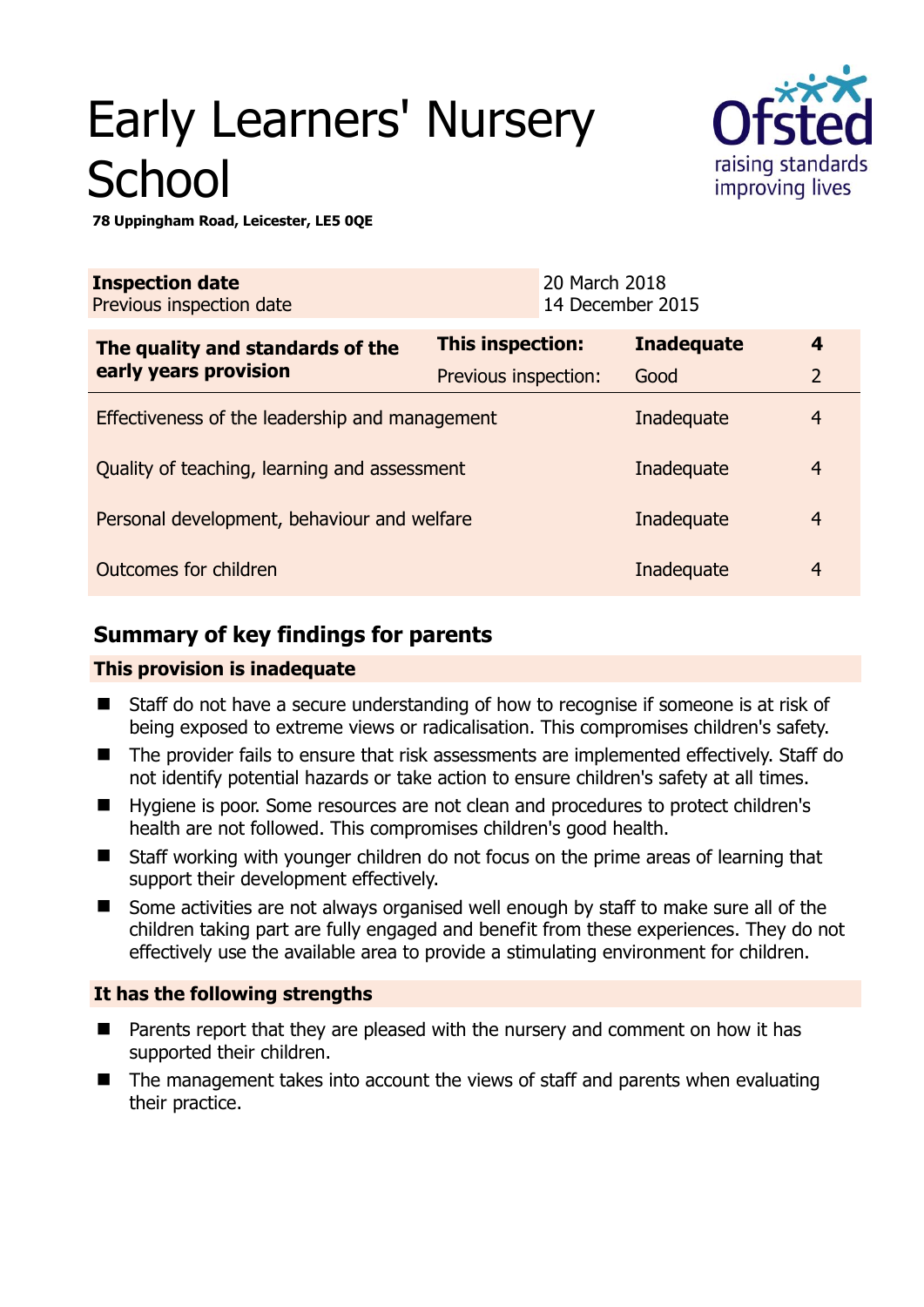## **What the setting needs to do to improve further**

## **To meet the requirements of the early years foundation stage and the Childcare Register the provider must:**

|                                                                                                                                                                                  | <b>Due Date</b> |
|----------------------------------------------------------------------------------------------------------------------------------------------------------------------------------|-----------------|
| ensure all staff have a thorough understanding of the 'Prevent'<br>duty to protect children from being drawn into radicalisation or be<br>exposed to extreme views               | 02/04/2018      |
| take all reasonable steps so that children are not exposed to risk;<br>complete risk assessments to identify all potential hazards and how<br>these will be removed or minimised | 02/04/2018      |
| improve hygiene practices to effectively promote children's good<br>health                                                                                                       | 02/04/2018      |
| develop staff knowledge, with particular regard to those working<br>with younger children, to focus and support them in the prime<br>areas of learning                           | 02/06/2018      |
| ensure all children experience enjoyable and engaging learning<br>which is challenging, targeted to their individual needs and helps<br>them to progress well.                   | 02/06/2018      |

## **Inspection activities**

- The inspection was carried out as a result of a risk assessment, following information received by Ofsted about this provider.
- $\blacksquare$  The inspector checked evidence of the suitability and qualifications of staff working within the setting.
- The inspector engaged in a joint observation with the deputy manager. She observed the quality of teaching during activities indoors and outdoors.
- The inspector considered the views of parents in discussions during the inspection.
- The inspector sampled various documents, including risk assessments, a range of policies and procedures and the provider's evidence of self-evaluation.

**Inspector**  Susan Sykes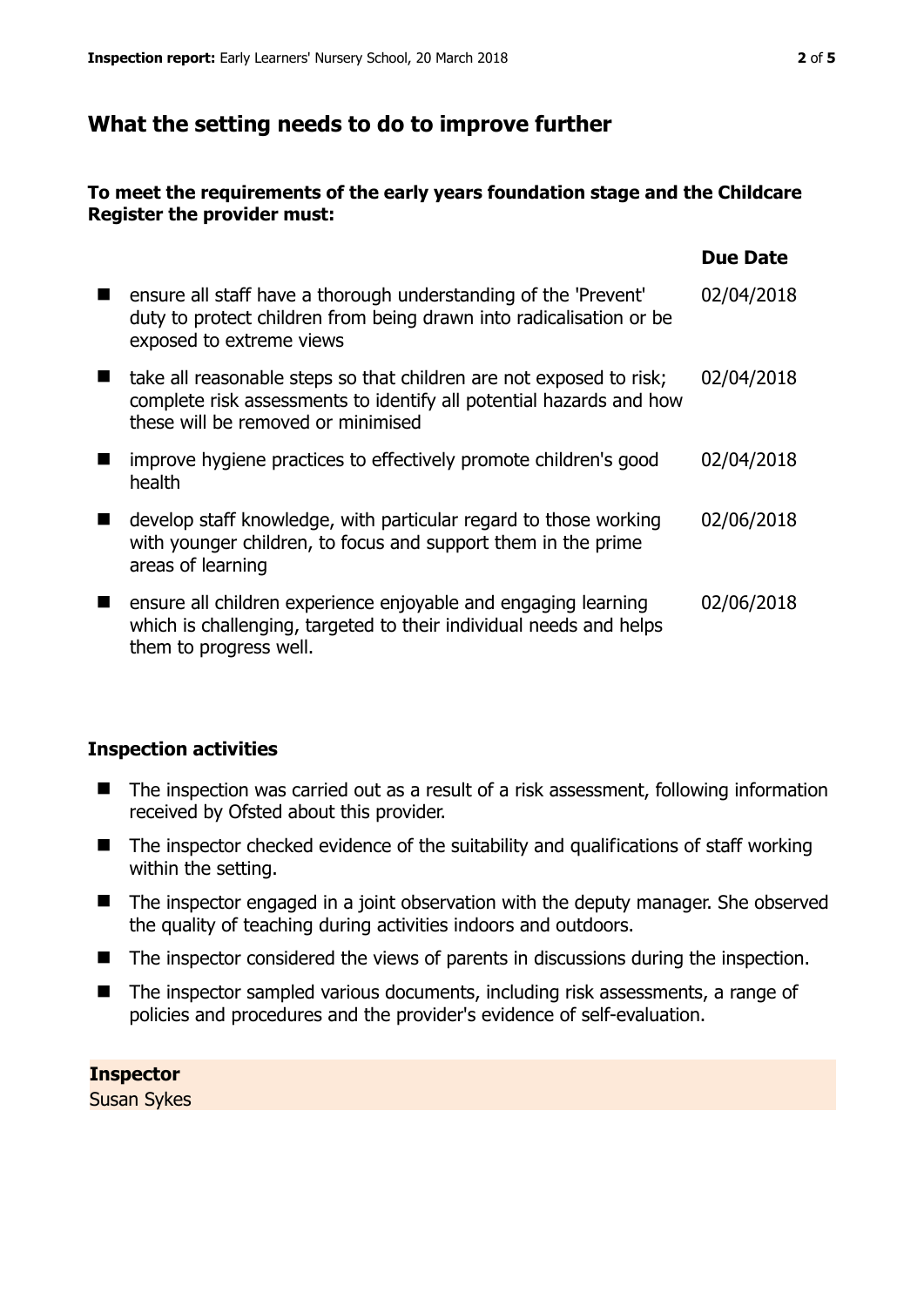## **Inspection findings**

## **Effectiveness of the leadership and management is inadequate**

Safeguarding is not effective. Staff do not have a clear understanding of how to recognise and prevent children from being exposed to radicalisation or extremist views. Furthermore, systems to identify and address potential hazards to children are weak. On the day of the inspection, cords from portable electrical appliances on shelves were hanging down into the play areas where children were present. The inspector brought to the attention of staff that a child was at risk of pulling an appliance onto themselves. This lack of awareness compromises children's safety. Staff have a suitable knowledge of recognising some signs of potential abuse and how to escalate these concerns. Staff supervisions are used to help identify some training needs. For example, the manager identified that staff would benefit from support to engage children in story time, so organised training for staff to improve this aspect.

## **Quality of teaching, learning and assessment is inadequate**

Staff working with babies and younger children do not focus on the personal, social or communication areas of learning. This means that they are not effectively supported to acquire the key skills they need. For example, staff attempt to teach number recognition and reading skills to a very young child in preference to more appropriate skills. Some activities in the nursery are not planned well enough to take into account children's individual needs. For instance, some group activities last for extended periods of time and children become disengaged and wander off. Staff make observations of children's learning and use these to plan the next steps. Children's communication and language skills are suitably promoted. Sometimes, staff listen to their ideas and engage in meaningful conversations. For example, older children play with sand and pretend to make ice creams. They talk about the flavours they are making and their favourite foods. They count interlocking bricks, which helps their mathematical development. However, the overall quality of teaching is highly variable across the nursery.

#### **Personal development, behaviour and welfare are inadequate**

Weaknesses in the leadership and management of the nursery mean children's welfare is compromised. Furthermore, staff do not make the best use of the environment. Children become bored during sessions as staff do not take into account their individual learning needs. Children's good health is compromised. On arrival at the nursery, the inspector noted that children share a dirty towel to dry their hands on after using the toilet. During the inspection, the provider replaced these with paper towels. However, this practice is not consistent and comprises children's physical well-being. In addition, the provider has not ensured that resources and soft furnishings are kept clean. For instance, the cushions in the toddler room are dirty and not well maintained.

## **Outcomes for children are inadequate**

Weaknesses in planning and teaching mean that all children do not make good enough progress. Children do not have enough opportunities to engage in meaningful learning. They do not display positive attitudes to learning as they are frequently bored. They are not well prepared for their next stage of learning or their eventual move to school.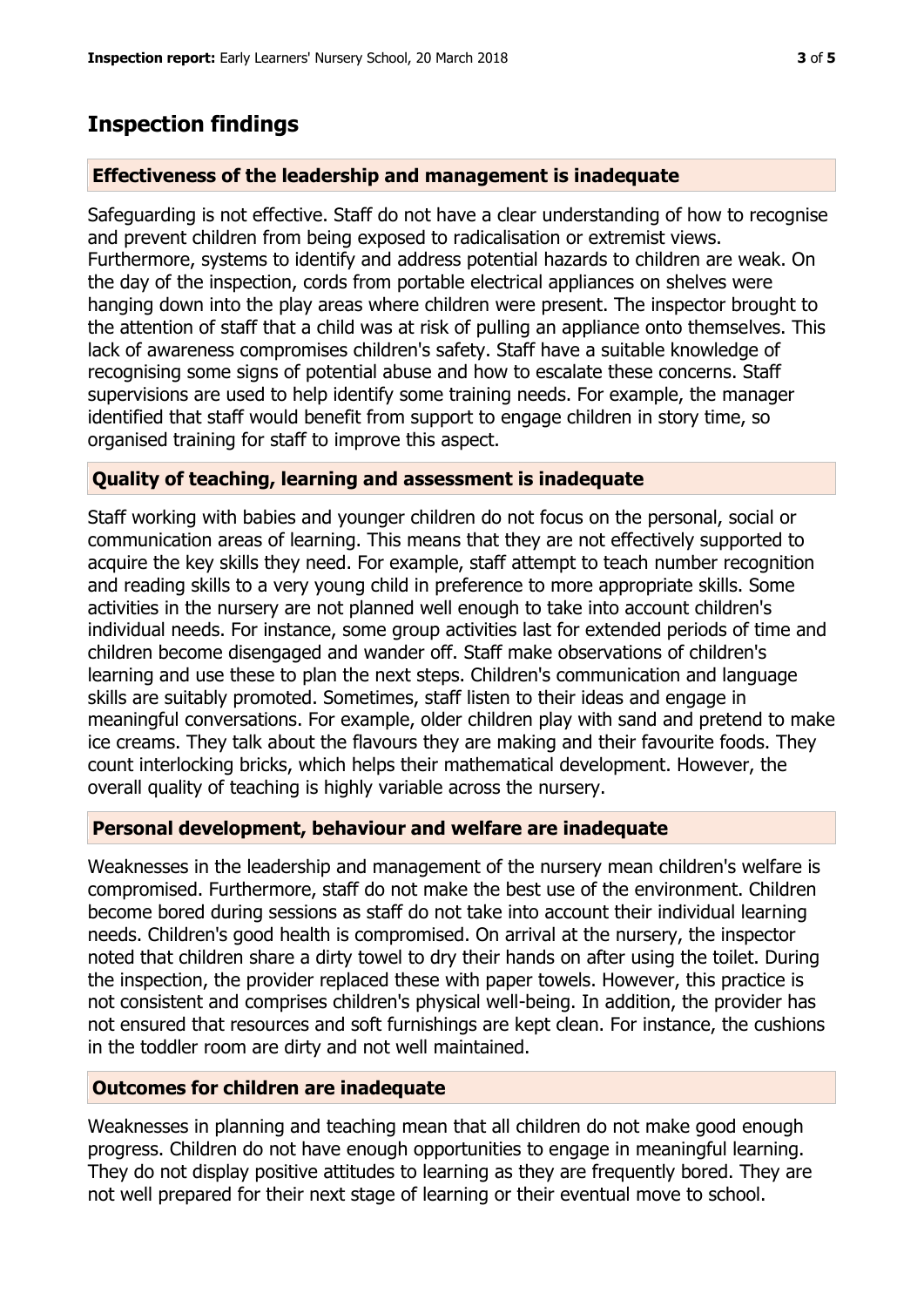# **Setting details**

| Unique reference number                             | EY410668                                                                             |
|-----------------------------------------------------|--------------------------------------------------------------------------------------|
| <b>Local authority</b>                              | Leicester City                                                                       |
| <b>Inspection number</b>                            | 1132740                                                                              |
| <b>Type of provision</b>                            | Full-time provision                                                                  |
| Day care type                                       | Childcare - Non-Domestic                                                             |
| <b>Registers</b>                                    | Early Years Register, Compulsory Childcare<br>Register, Voluntary Childcare Register |
| Age range of children                               | $0 - 8$                                                                              |
| <b>Total number of places</b>                       | 50                                                                                   |
| Number of children on roll                          | 55                                                                                   |
| Name of registered person                           | L E Associates (UK) Limited                                                          |
| <b>Registered person unique</b><br>reference number | RP529794                                                                             |
| Date of previous inspection                         | 14 December 2015                                                                     |
| <b>Telephone number</b>                             | 0116 2763377                                                                         |

Early Learners' Nursery School registered in 2010. There are nine members of childcare staff. Of these, four hold appropriate early years qualifications at level 3 and one holds qualified teacher status. The nursery opens from Monday to Friday, all year round. Sessions are from 7am until 7pm. The nursery provides funded early education for two-, three- and four-year-old children.

This inspection was carried out by Ofsted under sections 49 and 50 of the Childcare Act 2006 on the quality and standards of provision that is registered on the Early Years Register. The registered person must ensure that this provision complies with the statutory framework for children's learning, development and care, known as the early years foundation stage.

Any complaints about the inspection or the report should be made following the procedures set out in the guidance 'Complaints procedure: raising concerns and making complaints about Ofsted', which is available from Ofsted's website: www.gov.uk/government/organisations/ofsted. If you would like Ofsted to send you a copy of the guidance, please telephone 0300 123 4234, or email enquiries@ofsted.gov.uk.